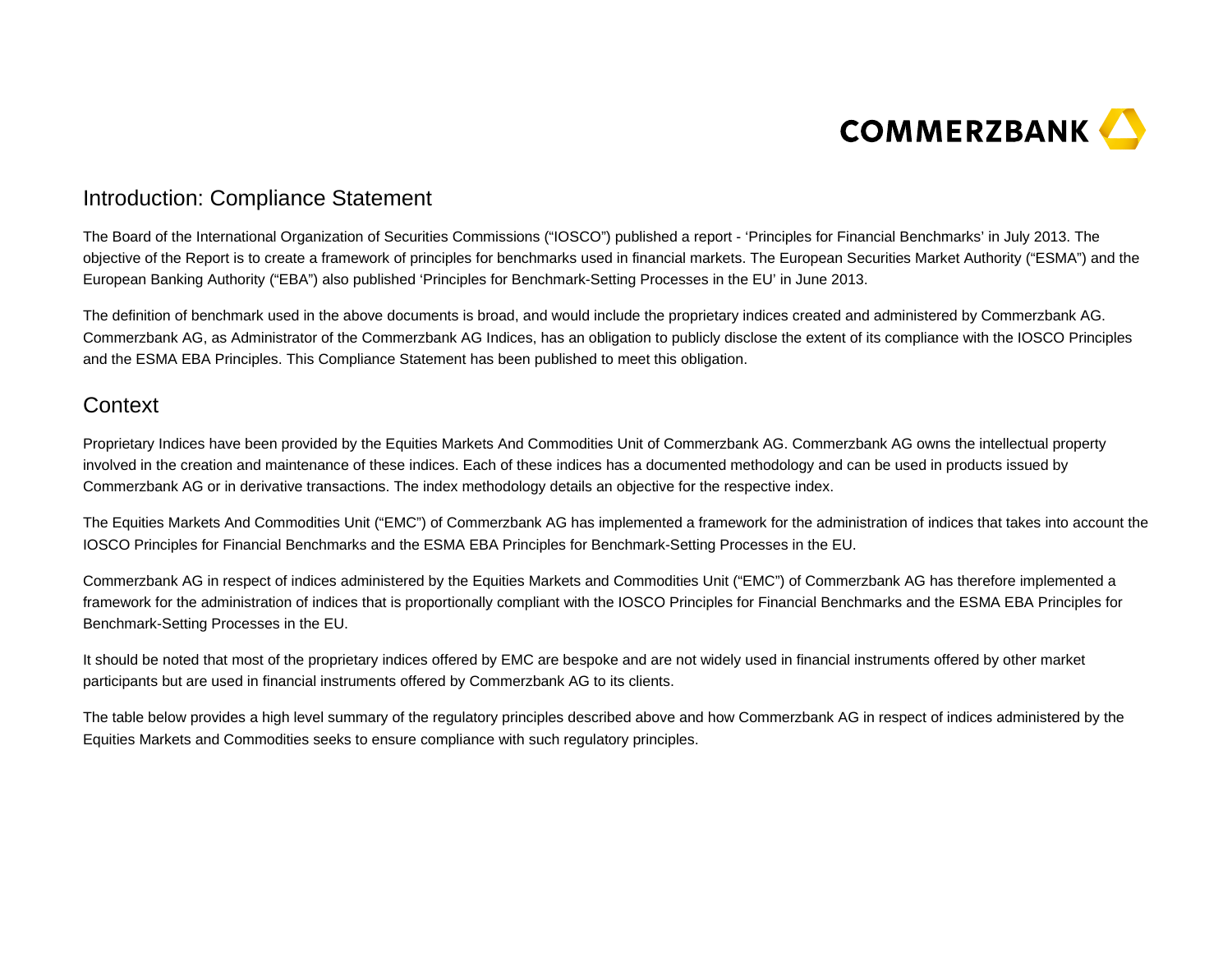| <b>ESMA-EBA Principles for Benchmark-</b><br><b>Setting Processes in the EU</b>                                                                                                               | <b>IOSCO Principles for Financial Benchmarks</b>                                                                                                                                               | <b>Commerzbank AG Compliance Statement</b><br>on behalf of Equities Markets and<br><b>Commodities Unit of Commerzbank AG</b>                                                                                                                                                                                                                    |
|-----------------------------------------------------------------------------------------------------------------------------------------------------------------------------------------------|------------------------------------------------------------------------------------------------------------------------------------------------------------------------------------------------|-------------------------------------------------------------------------------------------------------------------------------------------------------------------------------------------------------------------------------------------------------------------------------------------------------------------------------------------------|
| <b>June 2013</b>                                                                                                                                                                              | <b>July 2013</b>                                                                                                                                                                               |                                                                                                                                                                                                                                                                                                                                                 |
| Topic and General Requirement (High Level<br>Excerpts Only)                                                                                                                                   | Topic and General Requirement (High Level<br>Excerpts Only)                                                                                                                                    |                                                                                                                                                                                                                                                                                                                                                 |
| Governance - A Benchmark Administrator<br>should have governance and compliance<br>functions and processes to enable it to operate<br>effectively and ensure the quality of the<br>Benchmark. | Governance - Administrators will have<br>appropriate governance arrangements in place<br>in order to protect the integrity of the<br>Benchmark determination process                           | An Index Committee has been established by<br>EMC in order to provide governance and<br>oversight of EMC's index administration<br>activities. Where activities relating to index<br>administration are undertaken by third parties,<br>e.g. Calculation Agent, oversight of such<br>parties is maintained.                                     |
|                                                                                                                                                                                               |                                                                                                                                                                                                | An inventory of Indices is maintained and<br>reviewed on a periodic basis by the Index<br>Committee.                                                                                                                                                                                                                                            |
|                                                                                                                                                                                               |                                                                                                                                                                                                | The Index Committee includes representatives<br>from functions such as Compliance and Legal.                                                                                                                                                                                                                                                    |
| Index Methodology - A Benchmark<br>Administrator should ensure the existence of<br>robust methodologies for the calculation of the<br><b>Benchmark</b>                                        | Index Methodology - Information should be<br>made available so that Stakeholders may<br>understand and make their own judgments<br>concerning the overall credibility of a<br><b>Benchmark</b> | Users of indices administered by EMC are able<br>to obtain upon request the methodology for the<br>relevant index. The index methodology allows<br>index users to assess how the index operates<br>and is calculated. It also allows users to assess<br>whether the index is appropriate to be used as<br>a reference for financial instruments |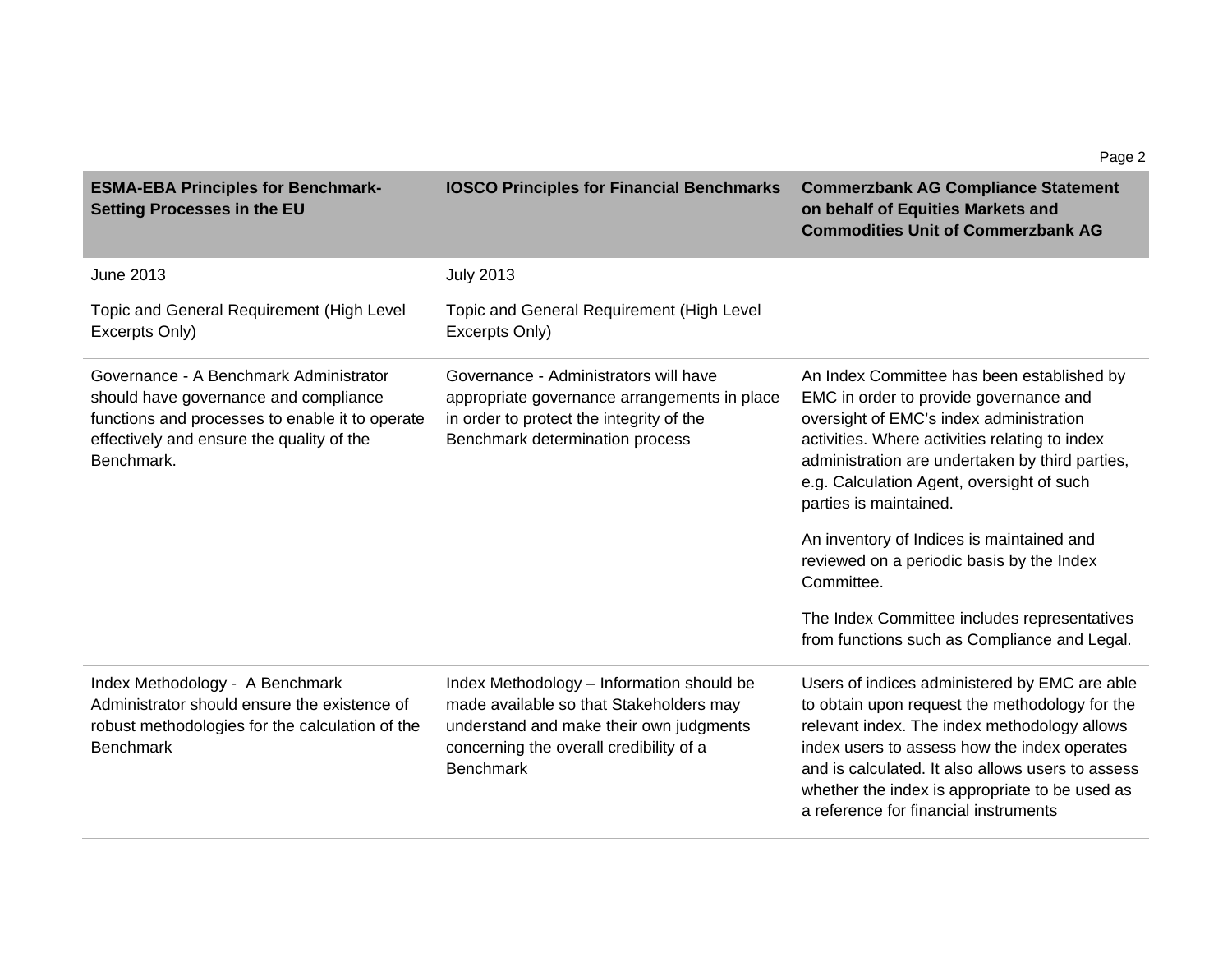| <b>ESMA-EBA Principles for Benchmark-</b><br><b>Setting Processes in the EU</b>                                                                               | <b>IOSCO Principles for Financial Benchmarks</b>                                                                                       | <b>Commerzbank AG Compliance Statement</b><br>on behalf of Equities Markets and<br><b>Commodities Unit of Commerzbank AG</b>                                                                                                                                                                                                                                                         |
|---------------------------------------------------------------------------------------------------------------------------------------------------------------|----------------------------------------------------------------------------------------------------------------------------------------|--------------------------------------------------------------------------------------------------------------------------------------------------------------------------------------------------------------------------------------------------------------------------------------------------------------------------------------------------------------------------------------|
| Control Framework - A Benchmark<br>Administrator should establish, implement and<br>maintain adequate internal control mechanisms<br>on the data contributed. | An Administrator should implement an<br>appropriate control framework for the process<br>of determining and distributing the Benchmark | EMC seeks as far as possible for market data<br>to feed automatically into index calculation<br>systems. Market Data is reviewed accordingly.<br>Index level calculations are reviewed on a daily<br>basis. Verification procedures may be<br>performed prior to the publication of the index<br>level or after publication. The aim is to address<br>any errors in a timely manner. |
|                                                                                                                                                               |                                                                                                                                        | EMC has a policy to use regulated market data<br>for the calculation of index levels and if this is<br>not available to use internal data that is<br>reviewed against external data.                                                                                                                                                                                                 |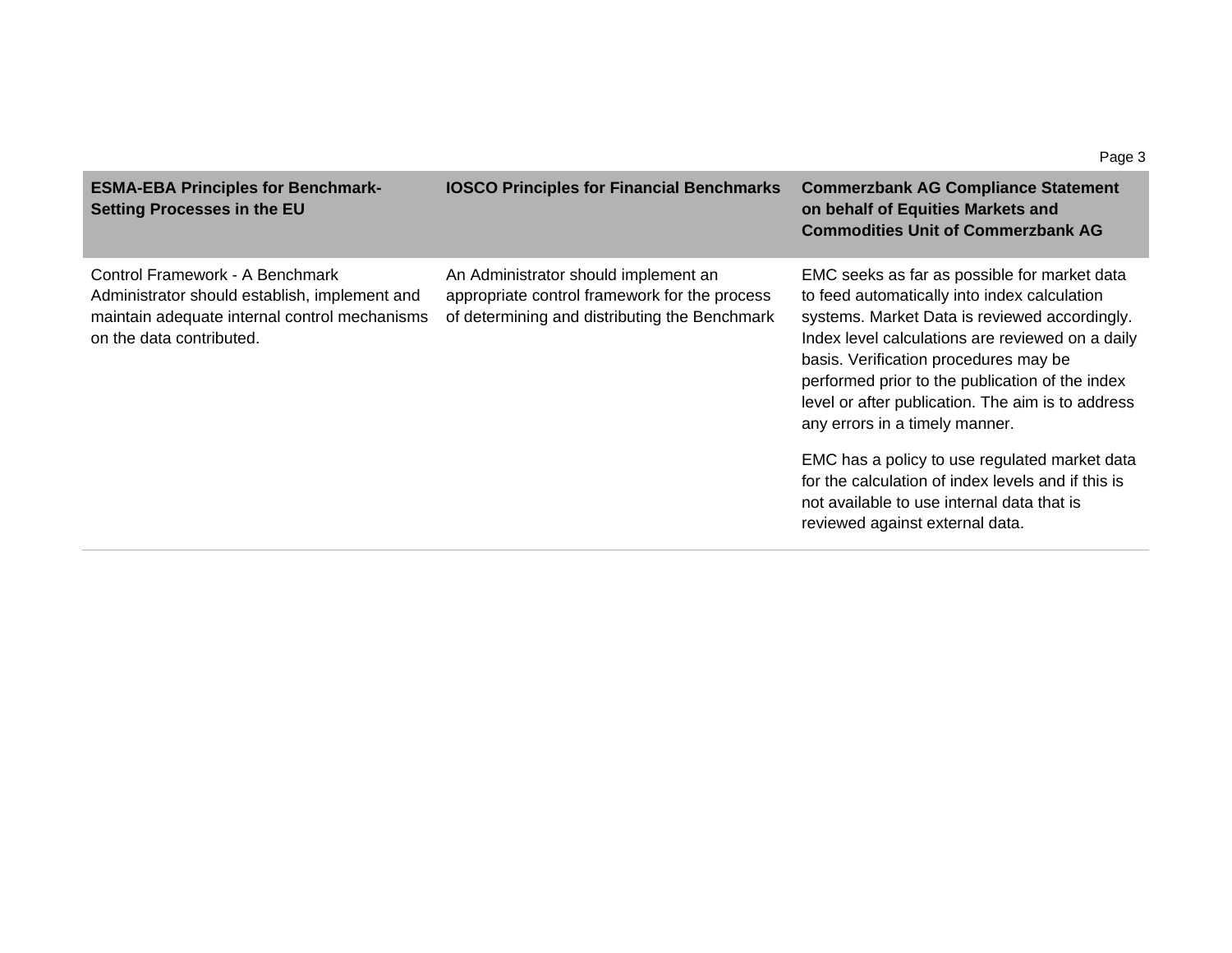| Setting Processes in the EU                                                                                                                                                                                                                                        |                                                                                                                                                                                              | on behalf of Equities Markets and<br><b>Commodities Unit of Commerzbank AG</b>                                                                                                                                                                                                                                                                                                                                                                                                                                                                                                                                                                                                                                                                                                                                                                                                            |
|--------------------------------------------------------------------------------------------------------------------------------------------------------------------------------------------------------------------------------------------------------------------|----------------------------------------------------------------------------------------------------------------------------------------------------------------------------------------------|-------------------------------------------------------------------------------------------------------------------------------------------------------------------------------------------------------------------------------------------------------------------------------------------------------------------------------------------------------------------------------------------------------------------------------------------------------------------------------------------------------------------------------------------------------------------------------------------------------------------------------------------------------------------------------------------------------------------------------------------------------------------------------------------------------------------------------------------------------------------------------------------|
| Conflicts of Interest – need to identify, with<br>reference to the activities related to Benchmark<br>data, conflicts of interest that may arise, along<br>with the procedures to be followed and<br>measures to be adopted, in order to manage<br>such conflicts. | Conflicts of Interest - A Benchmark<br>administrator should have appropriate<br>arrangements in place to protect the integrity of<br>the Benchmark and to address conflicts of<br>interests. | Commerzbank AG structures and sells index<br>linked financial products to its clients and may<br>act as a market maker in respect of an index or<br>its underlying constituents. This gives rise to<br>potential conflicts of interest. Commerzbank<br>AG has policies in place in order to ensure that<br>conflicts of interest are managed appropriately.<br>A compliance manual detailing the requirement<br>to manage conflicts of interest appropriately<br>applies to all Commerzbank AG personnel<br>involved in Index Administration and personnel<br>are required to confirm their adherence to the<br>compliance manual on an annual basis.<br>Moreover EMC has developed a Conflict of<br>Interests policy specifically for Indices that<br>apply to all personnel involved in EMC. The<br>Index Committee considers conflicts of interest<br>when reviewing relevant indices. |
| Training – need for internal policies to cover<br>training.                                                                                                                                                                                                        | Training - Control Framework should address<br>staff training.                                                                                                                               | EMC personnel involved in Index<br>Administration are required to attend training<br>sessions on an annual basis to ensure that<br>they are aware of regulatory requirements<br>relating to Index Administration tasks.                                                                                                                                                                                                                                                                                                                                                                                                                                                                                                                                                                                                                                                                   |

**IOSCO Principles for Financial Benchmarks Commerzbank AG Compliance Statement** 

**ESMA-EBA Principles for Benchmark-**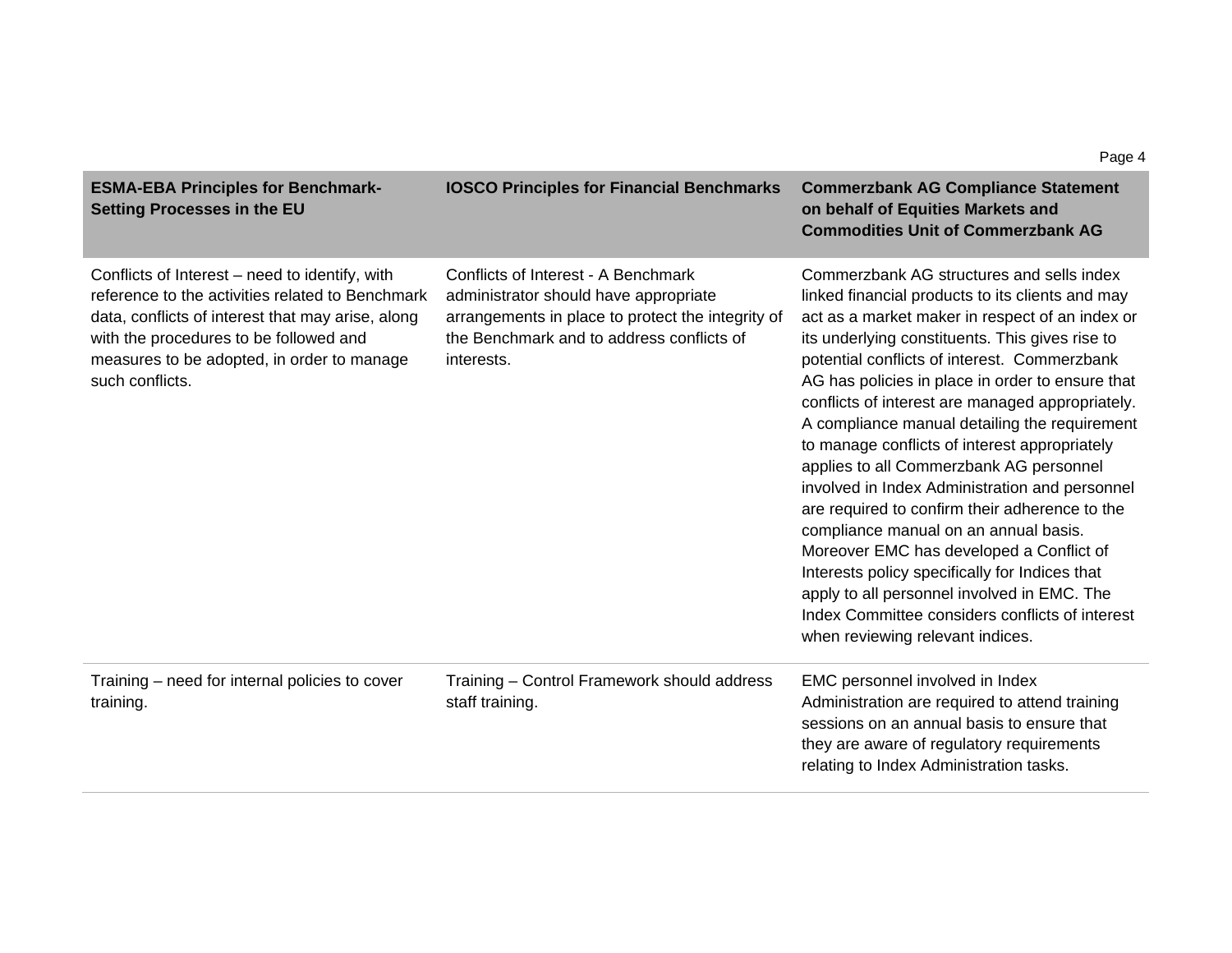| <b>ESMA-EBA Principles for Benchmark-</b><br><b>Setting Processes in the EU</b>                                                                                                                                                                                                            | <b>IOSCO Principles for Financial Benchmarks</b>                                                                                                                                               | <b>Commerzbank AG Compliance Statement</b><br>on behalf of Equities Markets and<br><b>Commodities Unit of Commerzbank AG</b>                                                                    |
|--------------------------------------------------------------------------------------------------------------------------------------------------------------------------------------------------------------------------------------------------------------------------------------------|------------------------------------------------------------------------------------------------------------------------------------------------------------------------------------------------|-------------------------------------------------------------------------------------------------------------------------------------------------------------------------------------------------|
| Audit – need for internal policies to cover audit<br>requirements.                                                                                                                                                                                                                         | Audit - independent internal or external auditor<br>with appropriate experience and capability to<br>periodically review operations.                                                           | EMC's Index Administration activities are<br>subject to internal audit and compliance review<br>and records of such reviews are maintained.                                                     |
| Complaints - need for internal policies to cover<br>complaints.                                                                                                                                                                                                                            | Complaints - Arrangements to ensure that<br>complaints mechanisms are effective.                                                                                                               | Complaints received relating to an Index are<br>escalated to the Index Committee.                                                                                                               |
| Whistleblowing - Benchmark Calculation Agent<br>should establish an effective whistleblowing<br>mechanism in order to facilitate early<br>awareness of any misconduct or other<br>irregularities that may arise                                                                            | Whistleblowing - Administrators should<br>establish an effective whistleblowing<br>mechanism to facilitate early awareness of any<br>potential misconduct or irregularities that may<br>arise. | All EMC personnel are encouraged to whistle<br>blow in accordance with the relevant policy<br>should they have any concerns regarding the<br>manner in which an index is being<br>administered. |
| Audit Trail - A Benchmark Calculation Agent<br>should keep audit records of all data used in<br>the process of calculating the Benchmark.<br>Historical records should include the data<br>relating to the historical composition, past<br>performances and Methodology of a<br>Benchmark. | Audit Trail - Written records should be retained<br>by the Administrator for five years in relation to<br>data inputs and methodologies.                                                       | Records are maintained such that an audit trail<br>exists for index methodologies, calculations<br>and publications of index levels.                                                            |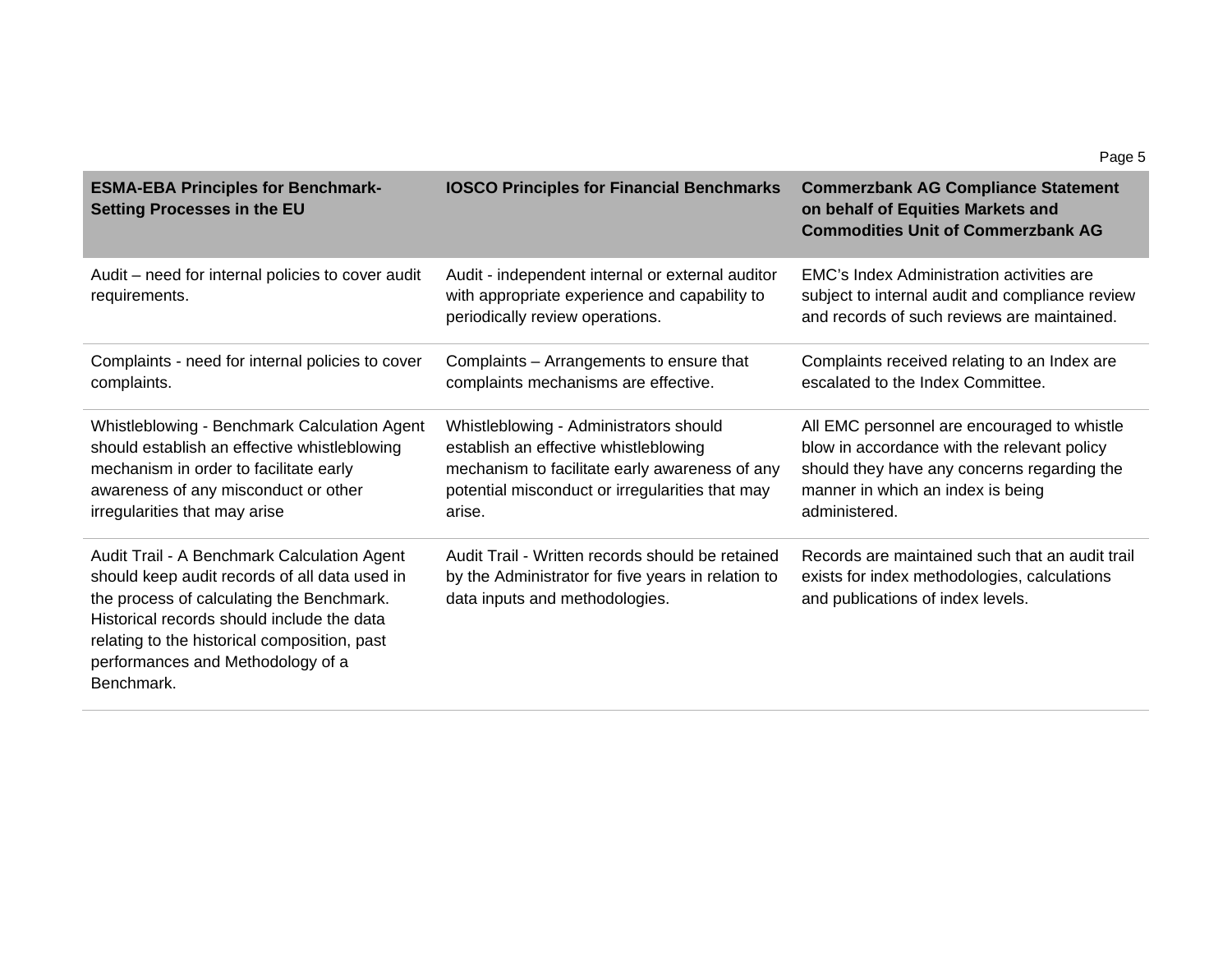| <b>ESMA-EBA Principles for Benchmark-</b><br><b>Setting Processes in the EU</b>                                                     | <b>IOSCO Principles for Financial Benchmarks</b>                                                                                                                                                                                                                                                              | <b>Commerzbank AG Compliance Statement</b><br>on behalf of Equities Markets and<br><b>Commodities Unit of Commerzbank AG</b>                                                                                                                               |
|-------------------------------------------------------------------------------------------------------------------------------------|---------------------------------------------------------------------------------------------------------------------------------------------------------------------------------------------------------------------------------------------------------------------------------------------------------------|------------------------------------------------------------------------------------------------------------------------------------------------------------------------------------------------------------------------------------------------------------|
| Cooperation with Regulatory Authorities -<br>Benchmark Administrator should comply with<br>any query from its Supervisory Authority | Cooperation with Regulatory Authorities -<br>Relevant documents, Audit Trails and other<br>documents shall be made readily available by<br>the relevant parties to the relevant Regulatory<br>Authorities in carrying out their regulatory or<br>supervisory duties and handed over promptly<br>upon request. | A cooperative relationship with Regulatory<br>Authorities is always important to<br>Commerzbank AG. In this regard,<br>Commerzbank AG will support Regulatory<br>Authorities in carrying out their regulatory or<br>supervisory duties as far as possible. |